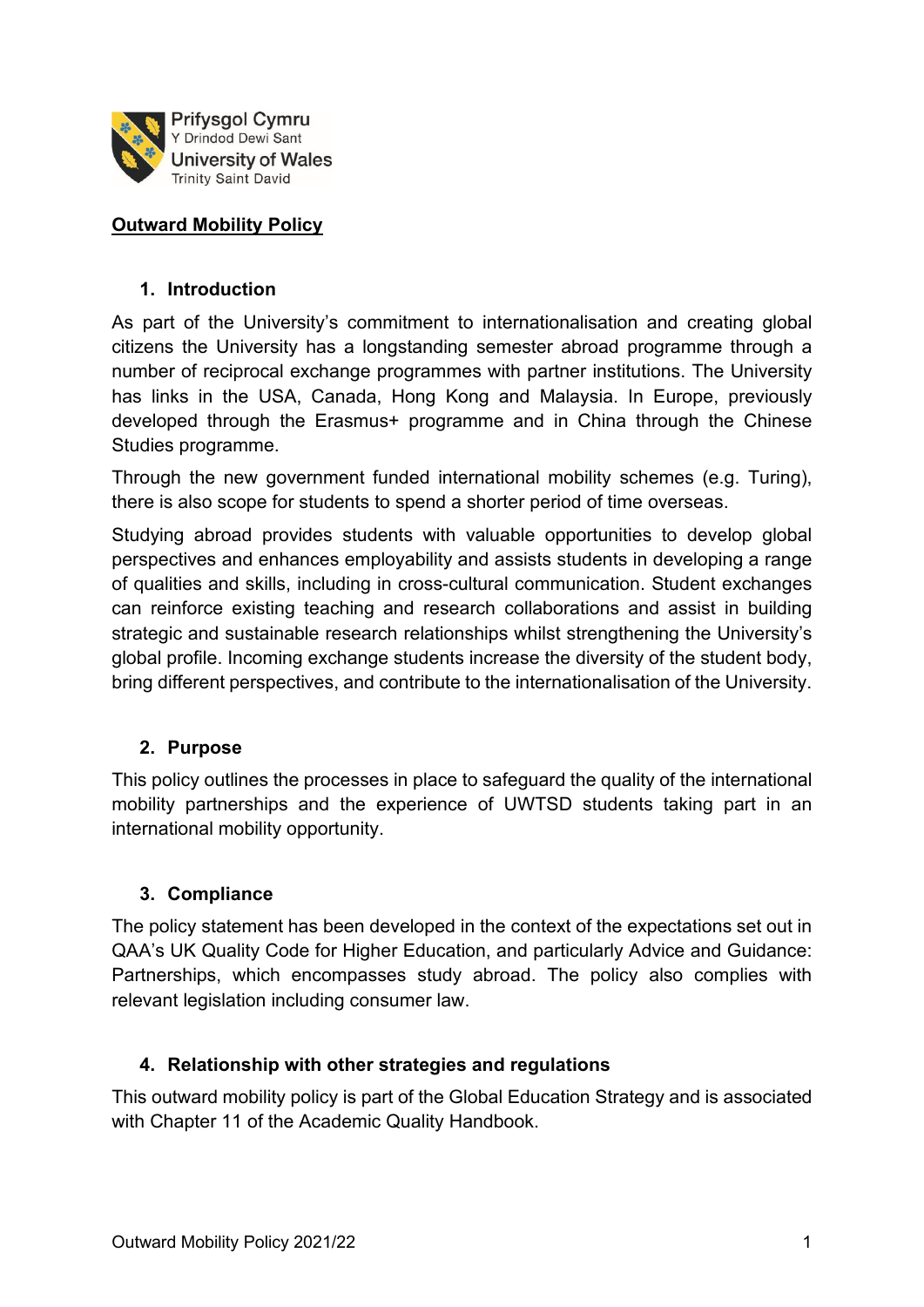The University is responsible for the academic standards and quality of all awards made in its name and the following handbooks and templates are in place to safeguard the quality of the international mobility experience.

The following handbooks and templates are in place:

- Student Outward Mobility Handbook
- The Learning Agreement Template
- Grant agreement template
- Health and safety related documents for international mobility students
- Pre-departure information briefing
- Certificate of arrival
- Certificate of attendance
- Returning home leaflet

## **5. Scope**

This policy statement **outward** international mobility opportunities for UWTSD students:

- a) The policy only applies to UWTSD students studying enrolled directly with the University on the Carmarthen, Swansea, Lampeter, London, Birmingham and Cardiff campuses. Students enrolled at partners are not included within this policy.
- b) The policy covers a wide range of outward international mobility opportunities, ranging from study abroad, internships, virtual mobility opportunities, short (summer) programmes.
- c) The duration can vary between a semester to a minimum of two weeks.
- d) This policy covers both credit bearing and non-credit bearing international mobility opportunities and both funded and non-funded opportunities.

# **6. The Outward Mobility Board**

The **Outward Mobility Board** reports to IACPC. Terms of reference are included in chapter 2 of the AQH.

## **7. Developing and reviewing international mobility arrangements**

The Wales Global Academy works closely with institutes to establish international mobility opportunities. While assessing any opportunities, care will be taken that the proposed opportunity:

- a) is compatible with the academic aims of their discipline and makes a clear and defined contribution to the programme learning outcomes,
- b) significantly enhances the experience of their students, and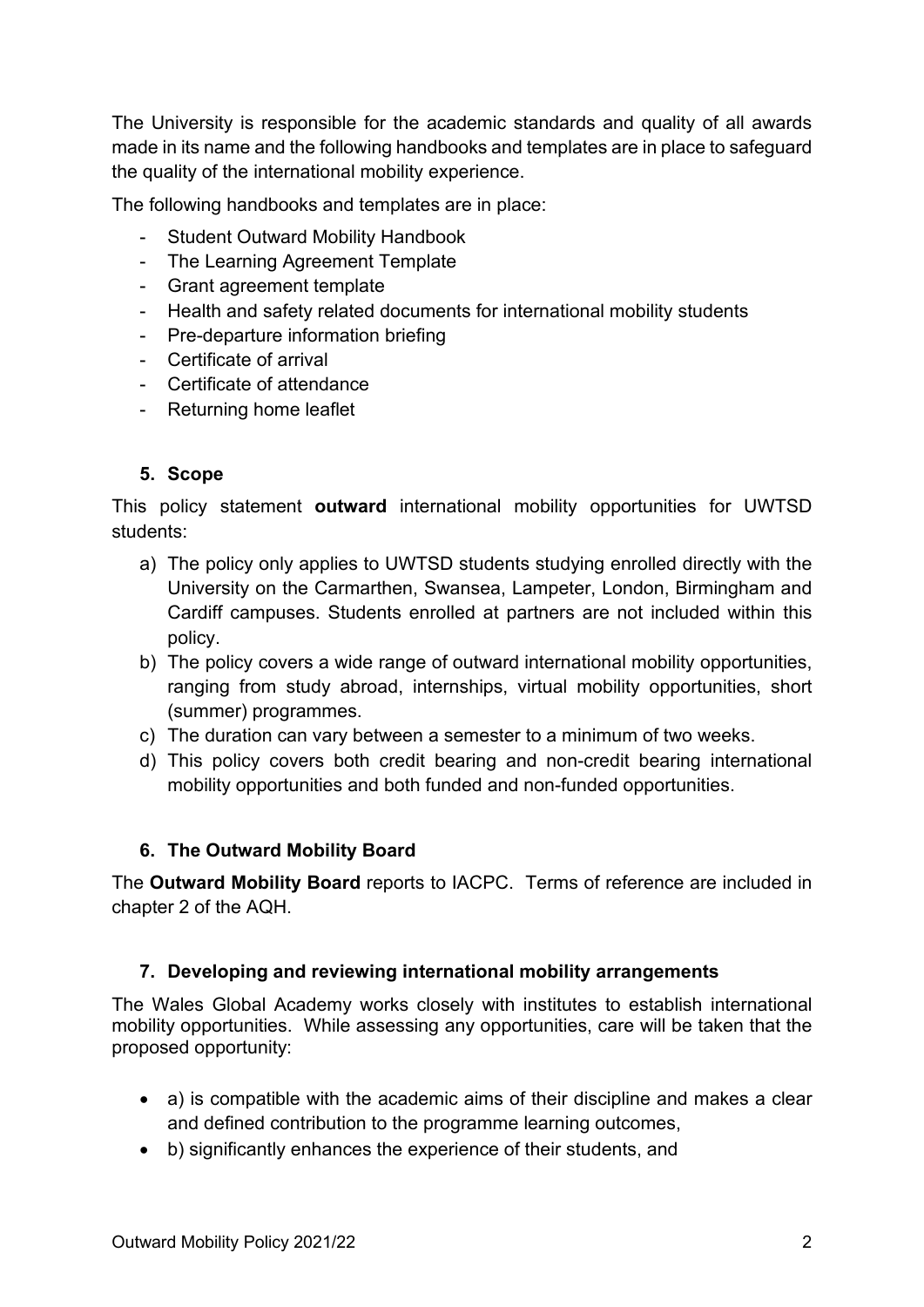• c) is likely to be a genuinely reciprocal partnership which is in line with the strategic aims of objectives of the Global Education Strategy and the international mobility schemes that the University is part of.

All international mobility opportunities are required to be approved centrally in advance of any students travelling abroad for a programme.

After an initial assessment as outlined above, a number of checks are completed by the Wales Global Academy which includes the checking of:

- the academic quality of the proposed partner institution;
- the suitability of the academic portfolio of the proposed partner institution;
- that facilities, resources and student support arrangements at the proposed partner institution;
- the quality and integrity of the proposed partner's arrangements for assessment and credit transfer;
- any health and safety issues:
- the Higher Education structures, methods and assumptions that operate in the partner institution / host country;

After completion of these assessment, a paper is submitted to the Outward Mobility Board to request approval of the partnership. If approved formal agreements are developed by the Wales Global Academy.

All international mobility partnerships are reviewed annually to consider their effectiveness. Student feedback will form part of such a review. Partnerships may be terminated as a result of such a review by the Wales Global Academy.

Site visits are carried out as appropriate in order to evaluate quality of learning, logistical and pastoral support and to maintain good partner relations. This site visit can be carried out by a member of academic, administrative or support staff provided that they are briefed on the requirements of the visit. The Wales Global Academy should be made aware of any site visit prior to it being undertaken. Reports of visits will come to the Outward Mobility Board.

# **8. Grade Conversion**

Prior to departure the institute must confirm that the provisional module selection at the host institution has been approved and meets all UWTSD International Independent study module learning outcomes/credit values.

If grade conversion is being used:

- a. grade conversion methodology has been discussed with the student;
- b. the student understands the methodology behind the grade conversion and how it will be used to convert the partner institution credit back to UWTSD credit;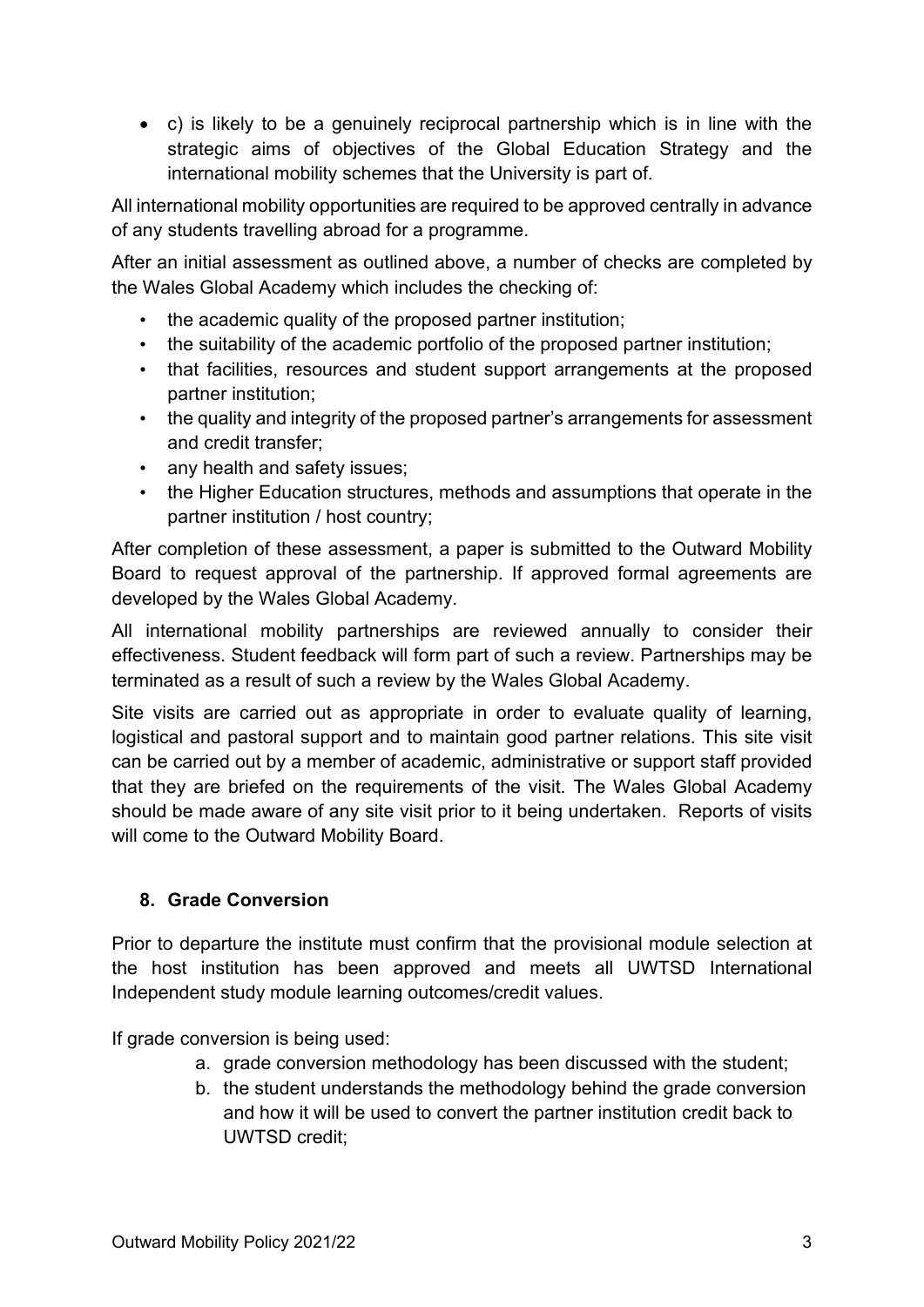c. the student understands that by agreeing to the grade conversion methodology, they will not be able to challenge its application at a later date.

The institute is responsible for applying the grade conversion methodology and for sharing information as appropriate with external examiners. Any credits and results associated with an international mobility opportunity will be taken through the relevant examining board.

The Outward Mobility Board considers annually results across institutes to reflect on the effectiveness of its programmes (e.g mark equivalence)

## **9. Responsibilities**

#### **Wales Global Academy:**

- Assess and approve all international mobility opportunities through the Outward Mobility Board;
- Develop and draft all formal international mobility agreements;
- Sign off all formal agreements by the APVC (Global Engagement) and an authorised representative of the partner institution.
- The monitoring and management of all international partnerships at an institutional level;
- The training of new academic staff coordinating international mobility opportunities;
- Selecting appropriate candidates in liaison with the Institute;
- information on students' rights and responsibilities during study abroad, including the complaints process;
- information on student support services whilst abroad, including local sources of support;
- information on processes of assessment, rules on progression, grade conversion and credit transfer;
- Link between the Student Services in UWTSD and the partner institution to ensure that students with declared disabilities receive appropriate support while abroad.
- Review annually the profiles of students' going overseas.

## **Institutes:**

- Overall responsibility for the academic experience of students while on an international mobility opportunity;
- Supporting the Wales Global Academy in the selection of appropriate candidates;